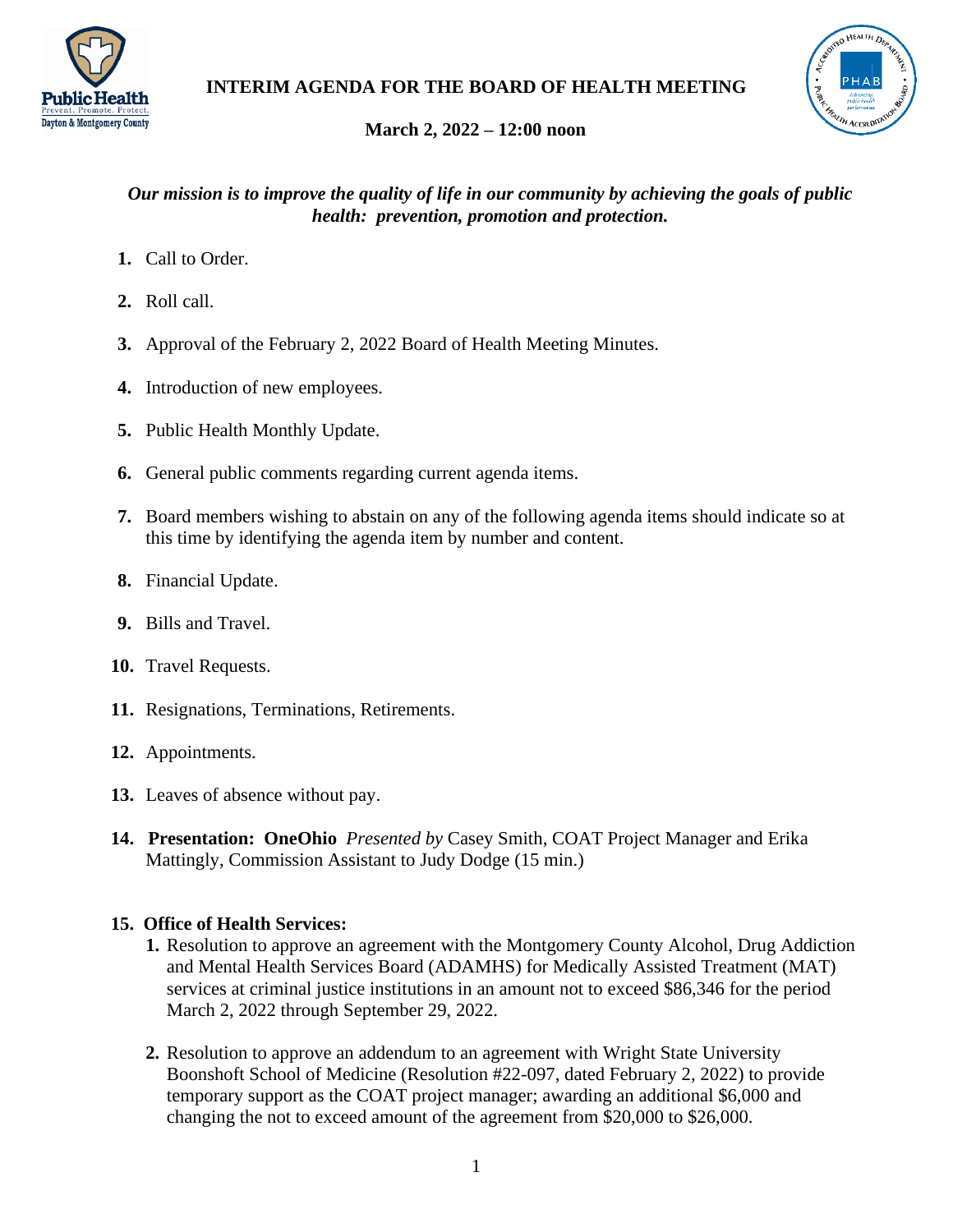- **3.** Resolution to approve the first year of a two (2) year agreement with Kettering Adventist Healthcare dba Kettering Health Network to partner with Public Health in connecting patients struggling with addiction to peer support services in real-time after a non-fatal overdose via Public Health's Addiction Services Outreach Team for the period April 1, 2022 through March 31, 2023. There is no cost associated with this agreement.
- **4.** Resolution to approve an agreement with Better World Advertising to provide advertising and marketing consultant services to support the 2022 HIV Awareness Advertising Campaign in an amount not to exceed \$86,000 from the date of execution of this agreement through December 31, 2022.
- **5.** Resolution to approve an agreement with RISE Up News to provide a subscription to the Montgomery County RISE Newspaper that will be utilized in the Montgomery County Jail and the MonDay Community Correctional Institute which provides resources and information about Public Health programs to incarcerated individuals being reintroduced to society in an amount not to exceed \$3,210 for the period March 2, 2022 through March 2, 2023.

### **16. Office of Administration:**

- **1.** Resolution to approve the first year of a two (2) year extension of an agreement with Elizabeth Place Holdings, LLC (Resolution #20-323, dated September 2, 2020; Resolution #19-414, dated October 2, 2019; Resolution #18-351, dated October 3, 2018; Resolution #18-130, dated April 8, 2018; Resolution #16-335, dated November 2, 2016; and Resolution #15-275, dated October 7, 2015) to provide office space to support Addiction Services Programs in an amount not to exceed \$37,898.94 for the period November 1, 2021 through October 31, 2022.
- **2.** Resolution to approve an auto-renewal extension to an agreement with Lexis Nexis Risk Solutions FL Inc. (Resolution #19-137 dated March 6, 2019, Resolution #20-111 dated March 4, 2020 and Resolution #21-214 dated June 2, 2021) to provide Web Search capabilities to locate specific individuals related to disease intervention cases by Public Health departments in an amount not to exceed \$4,500 for the period March 1, 2022 through February 28, 2023.
- **3.** Resolution to approve the second year of a two (2) year agreement with Super Shred Paper Shredding (Resolution #21-212 dated June 2, 2021) to provide containers and services for secure destruction for Public Health's Addiction Services program in an amount not to exceed \$2,500 for the period April 1, 2022 through March 31, 2023.
- **4.** Resolution to approve an agreement with Mechanical Systems of Dayton, Inc. to provide general maintenance of HVAC systems at various Public Health facilities and maintenance of heating and air conditioning equipment at various RAPCA mobile sites in an amount not to exceed \$27,116.63 for the period April 1, 2022 through March 31, 2023.
- **5.** Resolution to authorize Montgomery County to pay by warrant the attached invoices.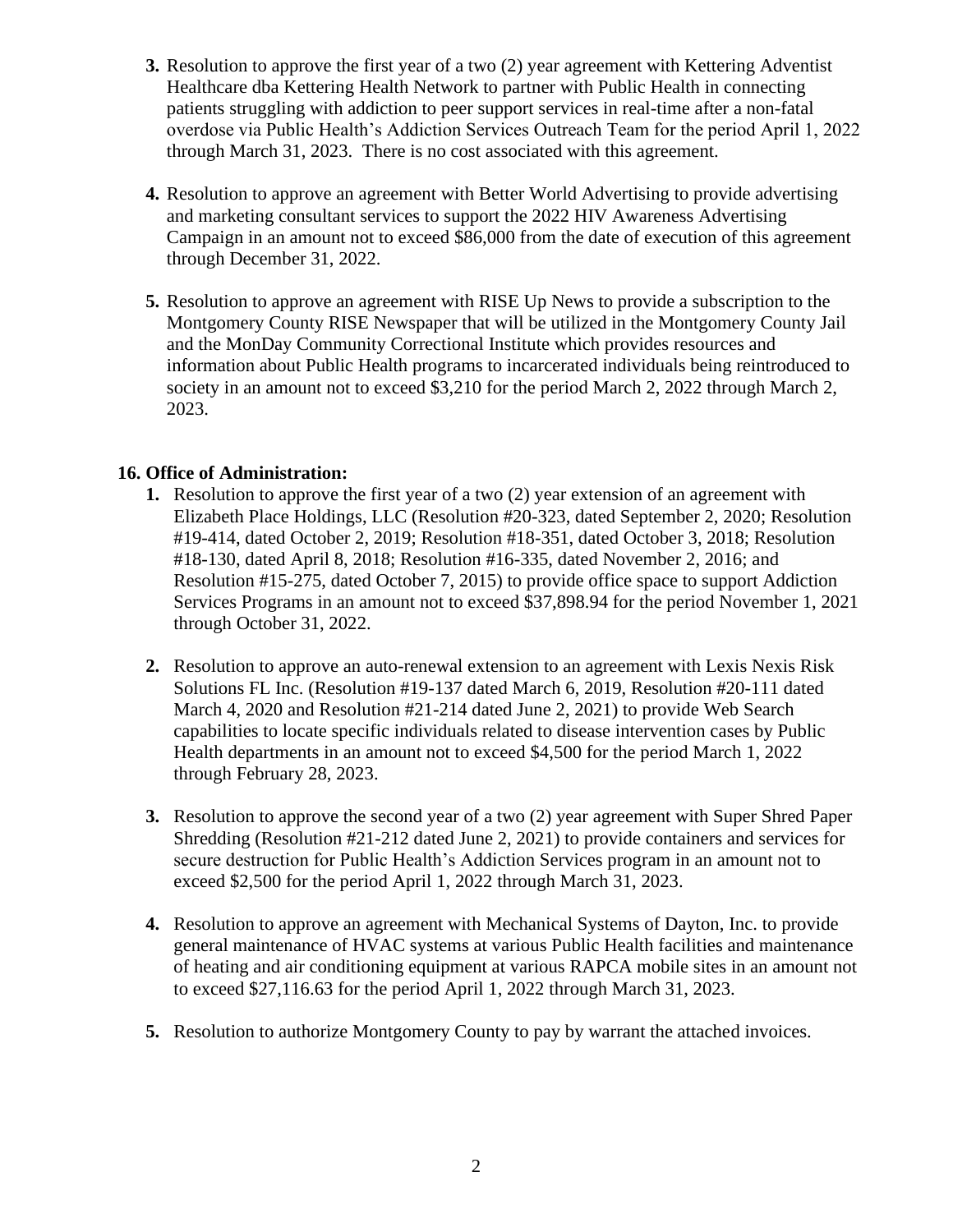### **17. Office of Health Promotion**

- **1.** Resolution to approve an addendum to an agreement with Catholic Social Services (Resolution #20-069, dated February 5, 2020) as a sub-grantee in the Ohio Department of Medicaid funded Enhanced Maternal Health Program; extending the end date from December 31, 2021 to June 30, 2022; awarding an additional \$90,924.83 for the extended period, and changing the not to exceed amount of the agreement from \$363,699.32 to \$454,624.15.
- **2.** Resolution to approve an addendum to an agreement with Five Rivers Health Center (Resolution #20-099, dated March 4, 2020) as a sub-grantee in the Ohio Department of Medicaid funded Enhanced Maternal Health Program; extending the end date from December 31, 2021 to June 30, 2022; awarding an additional \$122,645 for the extended period, and changing the not to exceed amount of the agreement from \$490,180 to \$612,825.
- **3.** Resolution to approve an addendum to an agreement with Help Me Grow Brighter Futures (Resolution #20-070, dated February 5, 2020) as a sub-grantee in the Ohio Department of Medicaid funded Enhanced Maternal Health Program; extending the end date from December 31, 2021 to June 30, 2022; awarding an additional \$250,000 for the extended period, and changing the not to exceed amount of the agreement from \$1,000,000 to \$1,250,000.
- **4.** Resolution to approve an addendum to an agreement with Miami Valley Organizing Collaborative (Resolution #20-071, dated February 5, 2020) as a sub-grantee in the Ohio Department of Medicaid funded Enhanced Maternal Health Program; extending the end date from December 31, 2021 to June 30, 2022; awarding an additional \$58,046.40 for the extended period, and changing the not to exceed amount of the agreement from \$234,327.68 to \$292,374.08.
- **5.** Resolution to approve an addendum to an agreement with Wesley Community Center (Resolution #20-073, dated February 5, 2020) as a sub-grantee in the Ohio Department of Medicaid funded Enhanced Maternal Health Program; extending the end date from December 31, 2021 to June 30, 2022; awarding an additional \$85,443 for the extended period, and changing the not to exceed amount of the agreement from \$345,255 to \$430,698.
- **6.** Resolution to approve an agreement with C-3 Group LLC to create a YouTube social media campaign targeted at women who are pregnant or who may become pregnant in Montgomery County to increase awareness about the importance of waiting between pregnancies or Birth Spacing in an amount not to exceed \$2,000 for the period April 1, 2022 through April 30, 2022.
- **7.** Resolution to approve the Notice of Intent to Apply for Funding from the Ohio Department of Health for the Tobacco Prevention and Cessation Program TU23: Local Tobacco Prevention and Control Grant in an amount not to exceed \$132,000 for the period July 1, 2022 through June 30, 2023.
- **8.** Resolution to accept a donation from LULAC Dayton 39000 for the Minority Health Project to continue vaccination outreach in the Hispanic/Latino community in an amount not to exceed \$1,200 for the period February 1, 2022 through March 31, 2022.